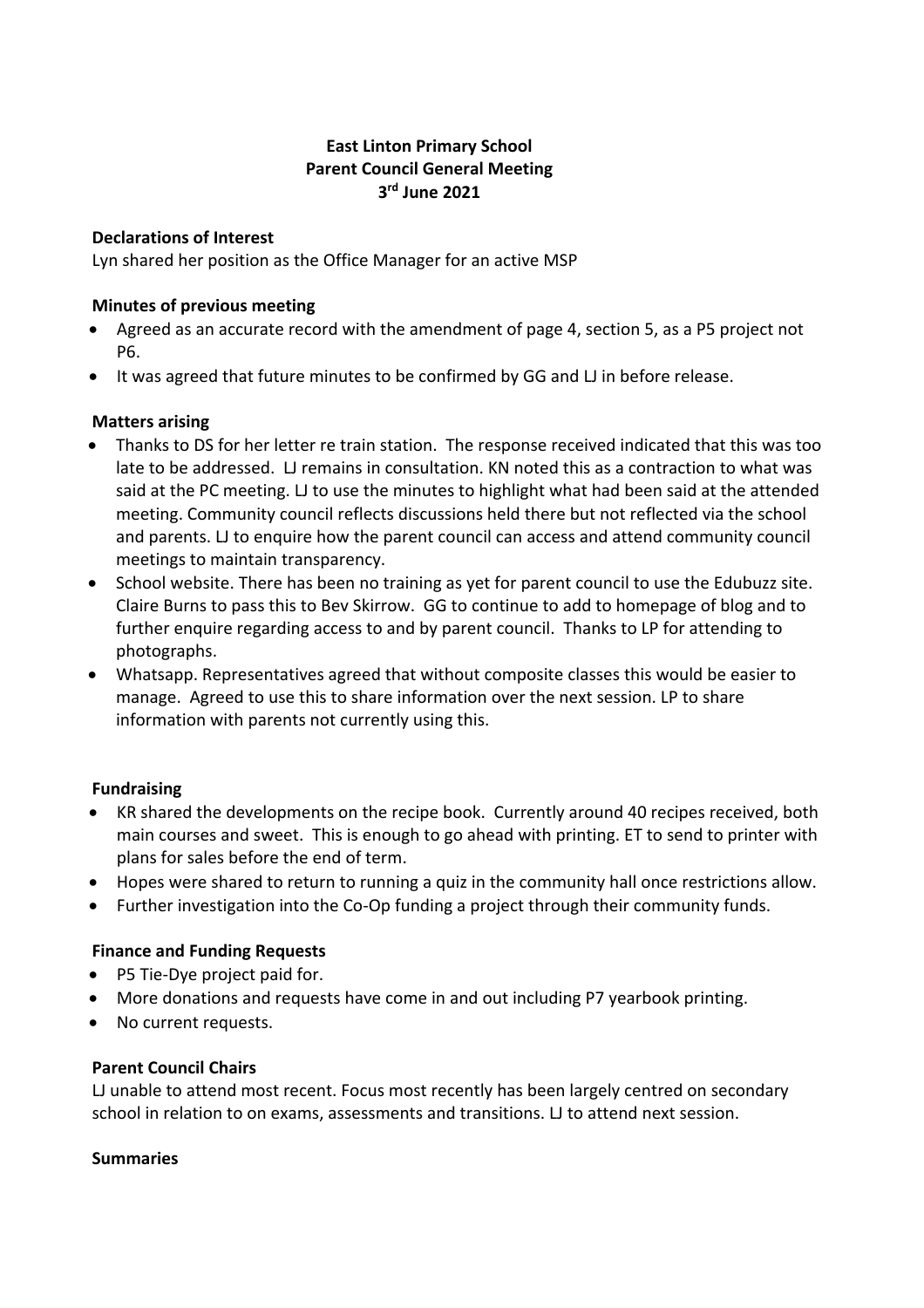There has been positive cases of Covid at DGS and siblings are self-isolating awaiting negative tests. Enhanced transition has been cancelled, awaiting further news regarding general transition plans for  $11^{th}$  June.

# **School news**

- Class structure 2021/2022 GG shared the class structure as 2 P1 classes and single classes for P2 – P7. School role for the session circa 205 including nursery.
- GG shared that our NQT, S. Walker, had created a video for the GTCS to share with new teachers for the upcoming session.
- Parental participation. GG and LJ attended a meeting to explore how to further bring parents into our school community,
- Congratulations to L Hutchison who has completed her Next Steps into Leadership. GG shared the moderation model created by Lucy, how this is already being used in school and plans to further develop and continue its use in order to gather evidence of assessment from all areas of learning and teaching. GG further highlighted that this model has been very well received across the council and, as a result, is to be used throughout East Lothian.
- Congratulations to M. McKay who has completed her Building Middle Leadership.
- Congratulations to S. Walker for successfully completing her NQT year.
- GG highlighted that everyone in school has a leadership role. LJ noted how this demonstrates the commitment to learning and development by all staff and the importance of this in modelling lifelong learning to children.

### **School Improvement Plan**

- Listening and talking remains a focus as planned developments are incomplete due to Covid 19
- Further areas for development
- Parental Engagement
- Nursery
- Learning for Sustainability To include Pupil voice, Rights of the Child, Green Flag, UNCRC, CAEL. This will also involve a project to link with LP's work with East Lothian Horizons and the Home Office's Community Refugee Sponsorship. This is designed to support for a family in East Lothian to settle, feel at home, shopping, housing, etc. To promote inclusion, engagement in community and job security.
- Focus is on our ethos; community; shared responsibility for Health and Wellbeing; Participation and Parental Voice.
- Draft to be shared with parent council for feedback and feed-in.

GG shared her thanks to all staff and parents in what has been a challenging and unusual year. She acknowledged that most of all, her thanks goes to our children who have, as always, been exceptional.

# **Staffing**

• Nursery will be moving to 1140 hours which will require an additional 3 staff. Hours to be  $08:15 - 17:45.$